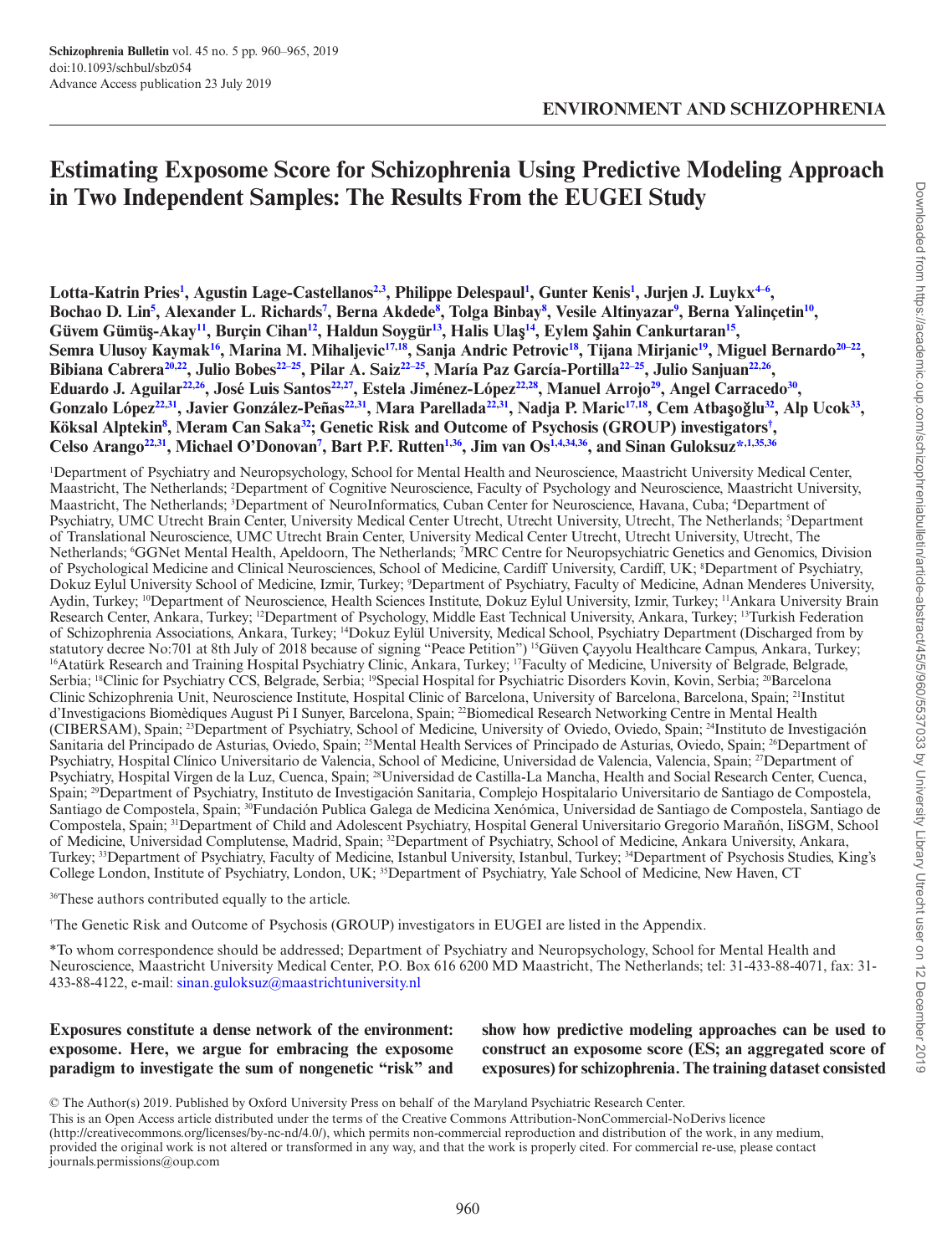**of patients with schizophrenia and controls, whereas the independent validation dataset consisted of patients, their unaffected siblings, and controls. Binary exposures were cannabis use, hearing impairment, winter birth, bullying, and emotional, physical, and sexual abuse along with physical and emotional neglect. We applied logistic regression (LR), Gaussian Naive Bayes (GNB), the least absolute shrinkage and selection operator (LASSO), and Ridge penalized classification models to the training dataset. ESs, the sum of weighted exposures based on coefficients from each model, were calculated in the validation dataset. In addition, we estimated ES based on meta-analyses and a simple sum score of exposures. Accuracy, sensitivity, specificity, area under the receiver operating characteristic,**  and Nagelkerke's  $R^2$  were compared. The  $\text{ES}_{\text{Meta-analysises}}$ **performed the worst, whereas the sum score and the**  $\text{ES}_{CNR}$ were worse than the  $ES_{LR}$  that performed similar to the  $\text{ES}_{\text{LASSO}}$  and  $\text{ES}_{\text{RIDEF}}$ . The  $\text{ES}_{\text{LR}}$  distinguished patients from **controls (odds ratio [OR] = 1.94,** *P* **< .001), patients from**  siblings ( $OR = 1.58$ ,  $P \leq .001$ ), and siblings from controls  $(OR = 1.21, P = .001)$ . An increase in  $ES<sub>LR</sub>$  was associated **with a gradient increase of schizophrenia risk. In reference**  to the remaining fractions, the  $ES_{LR}$  at top 30%, 20%, and **10% of the control distribution yielded ORs of 3.72, 3.74, and 4.77, respectively. Our findings demonstrate that predictive modeling approaches can be harnessed to evaluate the exposome.**

*Key words:* schizophrenia/psychosis/predictive modeling/ machine learning/risk score/environment/childhood trauma/cannabis/winter birth/hearing impairment

#### **Introduction**

Several environmental exposures have been associated with psychosis spectrum disorder.<sup>[1,](#page-5-0)[2](#page-5-1)</sup> Knowledge on this association has thus far been deduced from hypothesisdriven selective one-exposure to one-outcome studies, akin to the candidate-gene approach.<sup>3</sup> However, each exposure constitutes a fraction of a dense network of exposures: the exposome.<sup>4</sup> Here, we argue for embracing the exposome paradigm to investigate the sum of the nongenetic "risk" and show how a predictive modeling approach can be used to construct an exposome score (ES) for schizophrenia, a single metric of aggregated environmental load similar to polygenic risk score.<sup>5</sup>

#### **Approach**

Guided by the predictive modeling methods for constructing cumulative environmental exposure scores,  $6,7$  $6,7$ we used 2 independent datasets to, first, build a predictive model in the training dataset (the Work-package 6 of the European Network of National Networks studying Gene-Environment Interactions in Schizophrenia [EUGEI[\]2](#page-5-1) ) and, second, construct and test the ES in the validation dataset (the Genetic Risk and Outcome of Psychosis [GROUP] study<sup>[8](#page-5-7)</sup>). We examined the following widely evaluated environmental factors that we also recently investigated individually within the context of gene-environment interaction<sup>[9](#page-5-8)</sup>: hearing impairment, winter birth, cannabis use, and childhood adversities (bullying, emotional, physical, and sexual abuse along with emotional and physical neglect).<sup>10</sup> Our analysis was limited to the environmental exposures that were reliably measured and equally available in both datasets. These environmental factors were defined according to previous studies.<sup>9</sup> The detailed description of each environmental exposure is provided in the [supplementary](http://academic.oup.com/schizophreniabulletin/article-lookup/doi/10.1093/schbul/sbz054#supplementary-data)  [file.](http://academic.oup.com/schizophreniabulletin/article-lookup/doi/10.1093/schbul/sbz054#supplementary-data) We used 4 prediction models to determine to what degree cumulative environmental exposure contributes to the liability for schizophrenia in a case-control design. Logistic regression (LR), Gaussian Naive Bayes (GNB), and penalized logistic regression (least absolute shrinkage and selection operator [LASSO] and Ridge) were applied to data with complete information on environmental exposures. The description of the models and the distribution of exposures are provided in the [supple](http://academic.oup.com/schizophreniabulletin/article-lookup/doi/10.1093/schbul/sbz054#supplementary-data)[mentary file](http://academic.oup.com/schizophreniabulletin/article-lookup/doi/10.1093/schbul/sbz054#supplementary-data). For each model, the dependent variable was the binary case-control status, whereas binary environmental exposures were features (independent variables). First, we estimated coefficients of binary exposures in the training dataset including 1241 healthy controls and 747 patients with a diagnosis of schizophrenia spectrum disorders. Second, we calculated the weighted sum of the exposures according to each predictive model in an independent validation dataset with 323 healthy controls, 463 patients with a diagnosis of schizophrenia spectrum disorders, and 542 unaffected siblings of the patients. To compare the performance of ES from each model, we also generated an environmental sum score by simply adding each binary exposure per individual as  $0 =$  absent and  $1 =$  present (the sum score is ranging from 0 to 9) and a cumulative environmental score weighted by the metaanalytical estimates for each exposure, $11-14$  conforming to a previous study[.15](#page-5-10) Finally, we tested the performance of ESs derived from each model by applying logistic regression in a case-control design in the independent validation dataset by evaluating the area under the receiver operating characteristic (ROC), accuracy (ACC), sensitivity, specificity, and Nagelkerke's pseudo  $R^2$ . In this regard, we prioritized models with better sensitivity than specificity as our main concern was to avoid misclassifying individuals diagnosed with schizophrenia.

#### *Prediction in the Training Dataset*

The coefficients of individual models (see figure 1a and [supplementary table S2\)](http://academic.oup.com/schizophreniabulletin/article-lookup/doi/10.1093/schbul/sbz054#supplementary-data) indicate that cannabis use (coefficients ranging from 1.31 to 1.53), hearing impairment (coefficients: 1.10–1.19), and bullying (coefficients: 1.30–1.57) received the highest weights in the training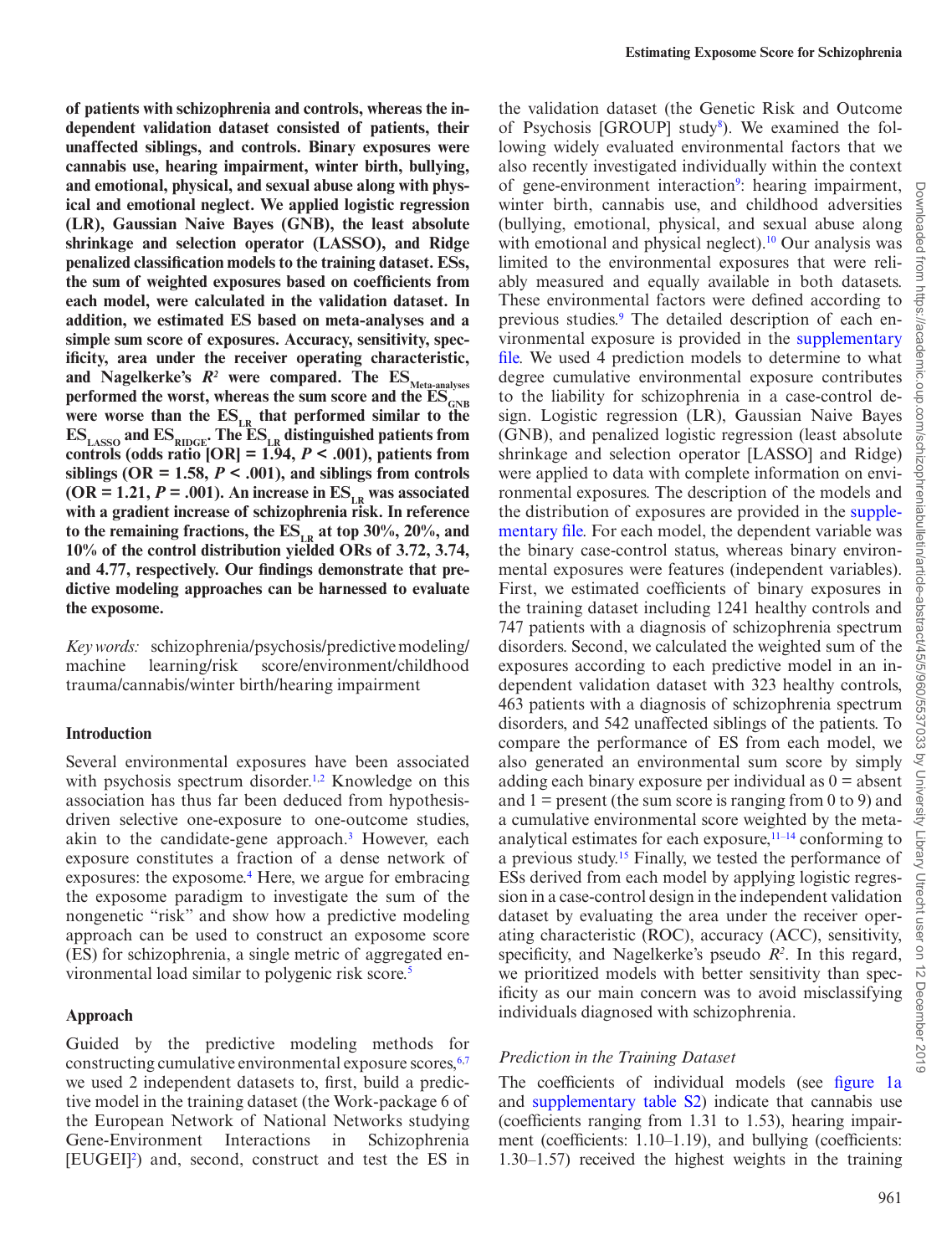

<span id="page-2-0"></span>**Fig. 1. (**a) Coefficients profile for each exposure derived from different classification methods in the training dataset, GNB: Gaussian Naive Bayes, LR: logistic regression. (b) The area under the receiver operating characteristic for the different exposome scores in the validation dataset. (c) The histogram of the  $ES<sub>LR</sub>$  (exposome score based on logistic regression) for patients, siblings, and controls in the validation dataset. For visualization, a Gaussian distribution was fit to histogram counts by adjusting mean and standard deviations. (d) The risk strata plot of the  $ES_{LR}$  on case-control status: The  $ES_{LR}$  was divided into 5 quintiles (X-axis) of the control distribution and logistic regression was applied to case-control status as the dependent variable. The third quintile includes the median and was used as reference. The Y-axis represents odds ratios and the error bars show confidence intervals.

dataset. The lowest weight was attributed to winter birth with coefficients between 0.01 and 0.06. In comparison with the GNB model, which assumes independence between predictors, the LR, Ridge, and LASSO models yielded lower weights for emotional abuse, sexual abuse, emotional neglect, physical neglect, and bullying. Further, although physical abuse was a strong positive predictor in the GNB model, its predictive value was lost and even yielded a negative weight when using predictive model approaches that account for dependence between the predictors. This is in line with evidence that exposures are weakly to moderately correlated with each other.<sup>3,16–18</sup> Consequently, coefficients are overestimated when independence is assumed.

### *Constructing and Testing the Performance of Exposome Score in an Independent Dataset*

The ROC was used to estimate the performance of the calculated ESs in predicting the case-control status in the validation dataset [\(figure 1b](#page-2-0) and [supplementary table](http://academic.oup.com/schizophreniabulletin/article-lookup/doi/10.1093/schbul/sbz054#supplementary-data)  [S3\)](http://academic.oup.com/schizophreniabulletin/article-lookup/doi/10.1093/schbul/sbz054#supplementary-data). The ES based on meta-analytical estimates (the  $ES<sub>Meta-analysises</sub>$ ,  $ES<sub>GNB</sub>$  and the environmental sum score yielded the lowest ROC, 0.69, 0.71, and 0.71, respectively, whereas all other  $ESS$  ( $ES_{LR}$ ,  $ES_{RIDGE}$ , and  $ES_{LASSO}$ ) had ROC ranging from 0.73 to 0.74. With a chance level of 0.5 (as patients and controls were in balance in the training sample; see [supplementary file](http://academic.oup.com/schizophreniabulletin/article-lookup/doi/10.1093/schbul/sbz054#supplementary-data)), all ESs indicated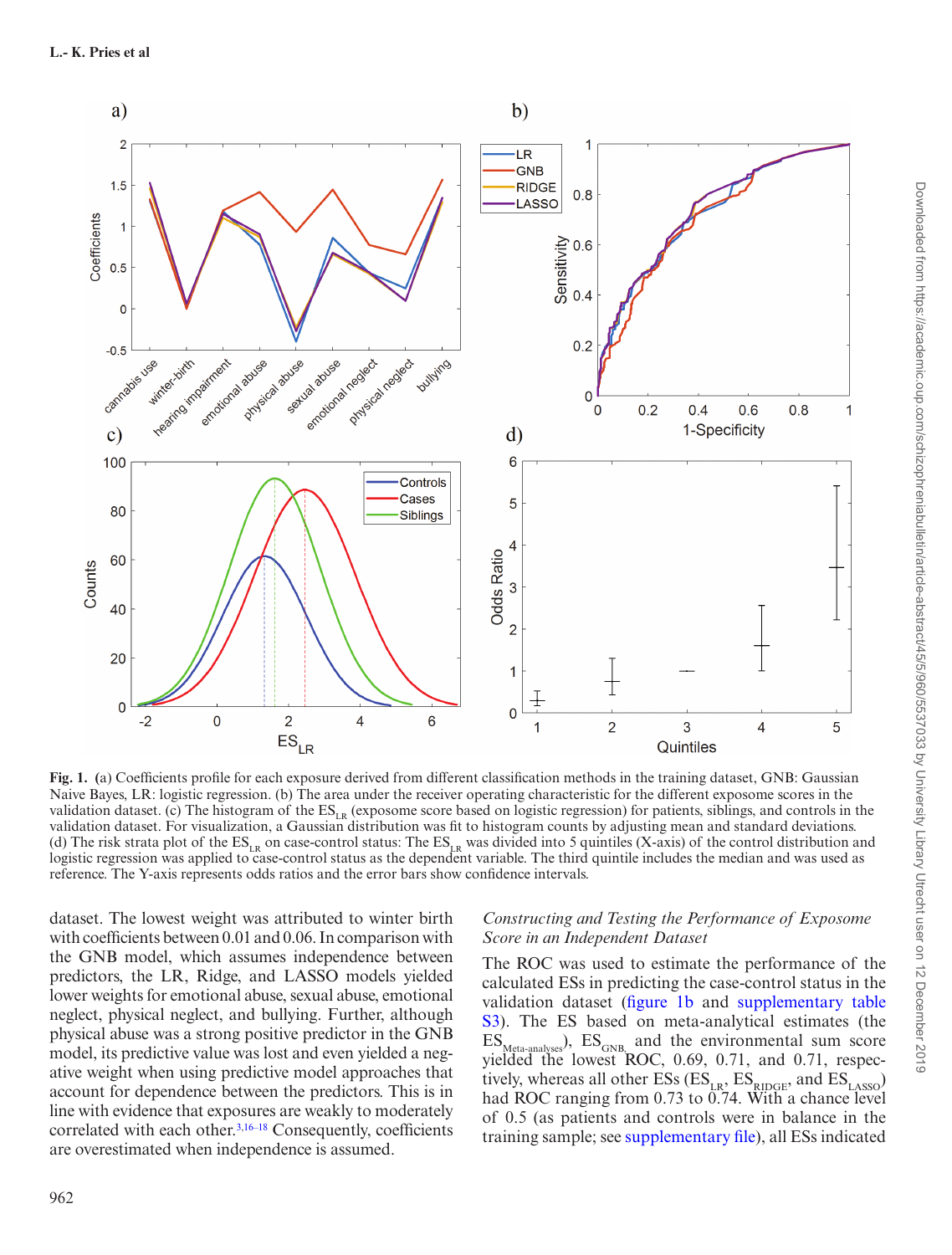an ACC above chance level (ACC: 0.62–0.68) with specificity between 0.42 and 0.72 and sensitivity between 0.56 and 0.86. Compared to the  $ES_{LR}$ ,  $ES_{RIDGF}$ , and  $ES_{LASSO}$ , the ESs derived from the models assuming independence between exposures  $(ES<sub>GNB</sub>$  environmental sum score, and ES<sub>Meta-analyses</sub>) performed worse on sensitivity and had more false negatives as they incorrectly classified patients as healthy. Given that our priority was reducing false negatives rather than reducing false positives and that the  $ES_{LR}$ ,  $ES_{RIDGE}$ , and  $ES_{LASSO}$  performed similarly well [\(figure 1b](#page-2-0) and [supplementary table S3](http://academic.oup.com/schizophreniabulletin/article-lookup/doi/10.1093/schbul/sbz054#supplementary-data)), we reported further analyses with the  $ES<sub>LR</sub>$ , which was constructed on the basis of a widely available and commonly used statistical model, logistic regression.

To examine whether the  $ES_{LR}$  reflects schizophrenia liability in the validation dataset, we evaluated the  $ES_{LR}$  in patients, siblings, and controls (see [figure 1c](#page-2-0) for an illustration and [supplementary table S4](http://academic.oup.com/schizophreniabulletin/article-lookup/doi/10.1093/schbul/sbz054#supplementary-data) for the other models). The  $ES_{LR}$  discriminated patients from controls (odds ratio  $[OR] = 1.94$ ; 95% confidence interval  $[CI] = 1.71 - 2.20$ ;  $P \leq 0.001$ , Nagelkerke's pseudo  $R^2 = 0.21$ ), also after adjusting for age and sex (OR =  $1.87$ ; 95% CI =  $1.64 - 2.14$ ; *P* < .001) in the validation dataset. Similarly, logistic regression analysis showed higher  $ES<sub>LR</sub>$  in patients compared to siblings (OR = 1.58; 95% CI = 1.43–1.74;  $P < .001$ ; adjusted for age and sex: OR =  $1.55$ ; 95% CI =  $1.40-1.72$ ;  $P < .001$ ) and in siblings compared to controls (OR = 1.21; 95% CI = 1.08–1.36; *P* = .001; adjusted for age and sex: OR = 1.23; 95% CI = 1.09–1.38; *P* < .001).

To visually represent the risk stratification properties of the  $ES_{LR}$ , we categorized the  $ES_{LR}$  using the quintiles of the control distribution and measured the case-control ORs using the middle quintile (median  $ES_{LR}$ ) as the reference. With an increase of the  $ES<sub>LR</sub>$ , we noticed a gradient increase in the risk for schizophrenia. In comparison with the median, the fifth quintile had a higher OR (OR = 3.47; 95% CI = 2.22–5.41; *P* < .001 and age- and sex-adjusted OR =  $3.78$ ;  $95\%$  CI =  $2.34-6.09$ ;  $P < .001$ ) and the first quintile had a lower OR (OR = 0.30; 95% CI =  $0.17-0.53$ ;  $P < .001$  and age- and sex-adjusted OR =  $0.34$ ;  $95\%$  CI =  $0.19-0.62$ ;  $P < .001$ ; [figure 1c\)](#page-2-0). We then dichotomized the  $ES<sub>LR</sub>$  with cutoff points at 70%, 80%, and 90% of the control distribution. Comparing the top and the bottom part translated to ORs of 3.81, 3.96, and 5.11 (age- and sex-adjusted ORs of 3.72, 3.74, and 4.77) for 70%, 80%, and 90% of the distribution, respectively ([supplementary table S5\)](http://academic.oup.com/schizophreniabulletin/article-lookup/doi/10.1093/schbul/sbz054#supplementary-data).

#### **Discussion**

For the first time, we applied a predictive modeling approach to construct the ES for schizophrenia by leveraging 2 large independent datasets (training and validation data) with similar assessment protocols for environmental exposures. Our findings suggest that predictive

modeling can be used to estimate environmental loading of a range of exposures. We found that the  $ES_{LR}$ ,  $ES_{RIDGE}$ and  $ES<sub>lASSO</sub>$  performed similarly well, whereas the ESs derived from the models assuming independence performed worse. Of the  $ES<sub>GNB</sub>$ ,  $ES<sub>Meta-analysis</sub>$ , and the simple summation of exposures, the  $ES<sub>Meta-analysis</sub>$ , relying on the external sources for extracting estimates for environmental exposures, showed the worst performance.

The low performance of the ES driven by meta-analyses might be related to the fact that meta-analytical estimates are derived from different studies that use different assessments, different definitions, and different cutoff points for exposures in different study populations,<sup>[3](#page-5-2)</sup> which might not be completely compatible with the dataset at hand. The availability of similar training and validation datasets plays a major role in prediction power—for instance, the predictive performance of polygenic scores for schizophrenia is considerably lower in non-Caucasian ancestry samples.[19](#page-5-11) Therefore, a similar situation exists in estimating genetic liability, which, however, has the advantage of using more concrete, uniformly measured genetic variation for prediction in comparison to environmental assessment. Generating a uniform "environmental risk score" is even more challenging. For instance, cannabis use could be scored positive if participants smoke daily, or at least weekly, or at least monthly for lifetime use or exposure during adolescence, whereas childhood adversities could similarly be measured by various methods. Therefore, as weights are determined by how strict or lenient the cutoff points are, it is likely that the inconsistency between sampling and measurement strategies would introduce bias. Further, when individual coefficients from meta-analyses are used for a weighted environmental score, correlations between exposures are ignored, and weights may be overestimated.<sup>[3](#page-5-2)</sup> In line with this, we also show that GNB, which assumes independence between predictors, produces higher weights for exposures than the other data-driven models.

Similar to current results, previous studies show that more contemporary algorithms do not necessarily translate into superior performance over logistic regression for clinical prediction modeling. $20,21$  $20,21$  However, it should be noted that our analysis did not involve a complex data structure with many predictors. Penalized classification models might have led to performance improvement if more complex structures had to be considered (eg, increasing the number of predictors and adding pairwise interactions). Researchers likewise need to be cautious about overfitting models and be aware that, if environmental exposures are correlated, the initial simple model with a few predictors will show the highest portion of improvement. However, each sequentially added predictor would result in less and less improvement in model performance.<sup>[21](#page-5-13)</sup>

The ESs assuming independence between predictors (sum score,  $ES_{Meta-analysis}$  and  $ES_{GNB}$ ) had lower sensitivity

0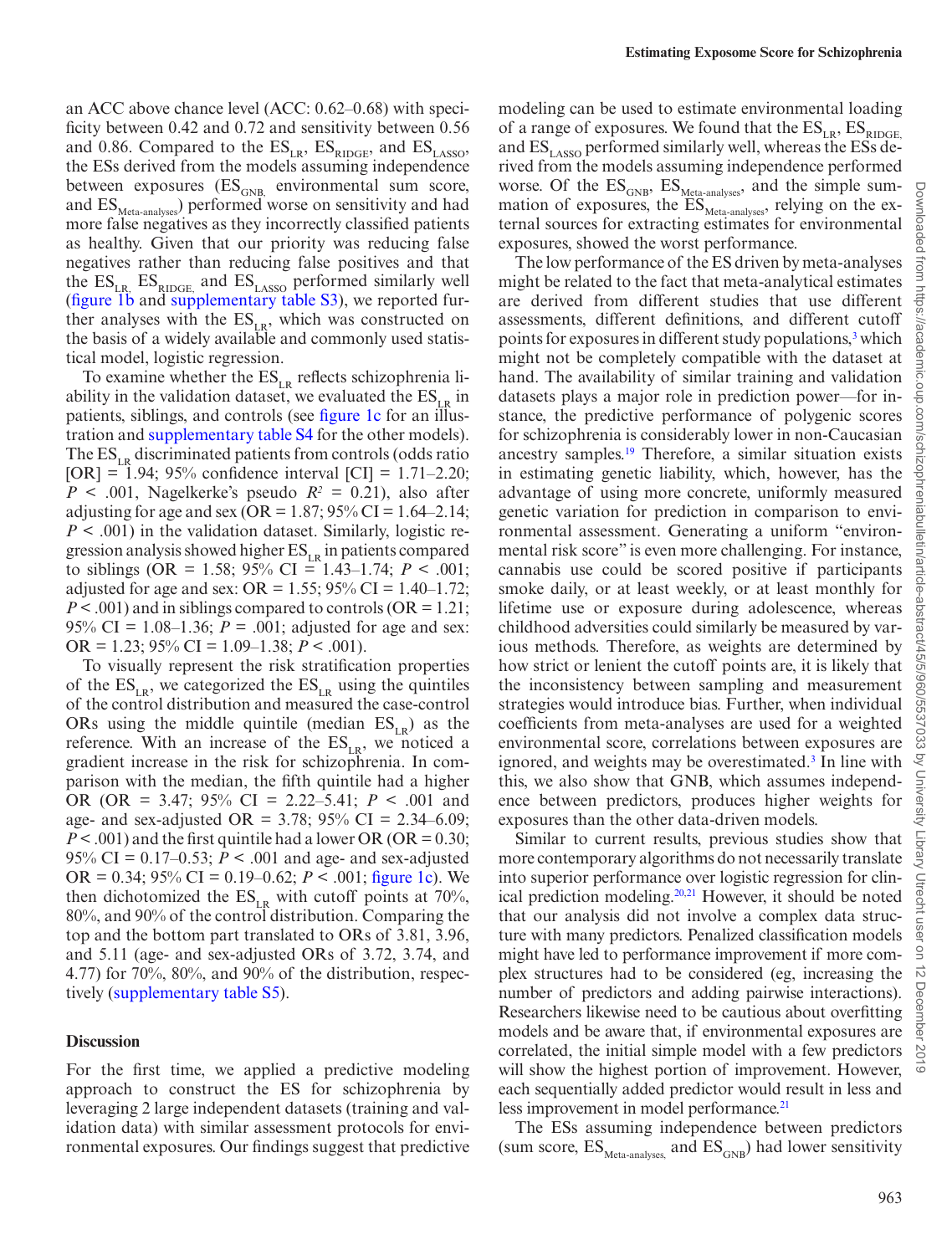than the rest. The  $ES_{Meta-analysis}$  indicated the lowest sensitivity (56%). The sensitivity of an environmental score derived from meta-analytical estimates in a previous study was even lower, only around  $7\%$ –9%.<sup>15</sup> In other words, predictive models that do not assume independence between exposures may more accurately classify patients as positive by decreasing false negatives. The ESs from the models assuming independence, however, had higher specificity and were better in decreasing false positives. As our main concern was to avoid misclassifying individuals diagnosed with schizophrenia, we chose sensitivity over specificity. Further, if more environmental exposures were to be included in the ES, thus introducing more correlation, the models not assuming independence between predictors ( $ES_{LR}$ ,  $ES_{RIDGE}$  and  $ES_{LASSO}$ ) would perform increasingly better than the models assuming independence (sum score,  $ES_{Meta-analysises}$  and  $ES_{GNB}$ ).

The  $ES<sub>LR</sub>$ , generated using an easily accessible method (logistic regression), achieved similar performance results compared with the  $ES_{RIDGE}$  and  $ES_{LASSO}$ . We used the  $ES_{LR}$ to further explore the characteristics of the ES in the follow-up analyses. In general, patients had higher  $ES_{LR}$  than both controls and siblings, whereas siblings had higher  $ES<sub>LR</sub>$  than controls. The  $ES<sub>LR</sub>$  explained more variance (Nagelkerke  $R^2 = 0.21$ ) than the  $ES_{Meta-analysises}$  (Nagelkerke  $R^2 = 0.13$ ). In accordance with our previous findings showing an additive effect for environmental factors,  $22,23$  $22,23$  $22,23$ our results indicate that the  $ES<sub>LR</sub>$  shows a dose-response effect: the odds of schizophrenia increase as a function of the  $ES<sub>LP</sub>$ . Eventually, an individual with  $ES<sub>LP</sub>$  in the top 10% of the control distribution was around 5 times more likely to have schizophrenia compared to an individual below that cutoff.

# *Limitations of Exposome Score*

Our analysis was limited to the environmental exposures that were reliably measurable and equally available in both datasets. The ES can be extended to include other environmental exposures (eg, obstetric and pregnancy complications and urban environment). We included winter birth as an exposure in the current analyses as previous studies suggest an association between winter birth and psychosis.<sup>14</sup> However, summer birth was also previously associated with deficit schizophrenia and might therefore be evaluated as an exposure as well.<sup>[24](#page-5-17),[25](#page-5-18)</sup> Considering evidence showing that common environmental factors (eg, childhood adversity) are not specific to the psychosis phenotype but instead are more generally related to psychopathology,  $26,27$  $26,27$  the ES would likely (to a degree) be associated with other mental disorders in mixed samples. Therefore, a low discriminant capacity for the ES should be anticipated. Given the nature of observational studies, causality claims should be avoided. Finally, it should be noted that although aggregating

exposures leads to an increase in the predictive power and may be particularly beneficial in exploring shared mechanisms, the inherent heterogeneity of a single score may lead to information loss and biological imprecision. Considering the reasons described earlier, we have avoided using the term "risk" and opted for a neutral alternative: ES.

## **Conclusion**

Our findings demonstrate that predictive modeling approaches can be harnessed to evaluate the exposome. In the future, we aim to explore models by including more exposures as well as interaction terms and test the predictive power of the ES in epidemiologically representative general population cohorts.

## **Funding**

The EUGEI project was supported by the grant agreement HEALTH-F2-2010-241909 from the European Community's Seventh Framework Programme. The authors are grateful to the patients and their families for participating in the project. They also thank all research personnel involved in the GROUP project, in particular J. van Baaren, E. Veermans, G. Driessen, T. Driesen, E. van't Hag and J. de Nijs. Bart PF Rutten was funded by a VIDI award number 91718336 from the Netherlands Scientific Organisation.

# **Appendix**

GROUP-EUGEI investigators are: Behrooz Z. Alizadeh<sup>1</sup>, Therese van Amelsvoort<sup>2</sup>, Richard Bruggeman<sup>1</sup>, Wiepke Cahn<sup>3,4</sup>, Lieuwe de Haan<sup>5</sup>, Jurjen J. Luykx<sup>3,6,7</sup>, Ruud van Winkel<sup>2,8</sup>, Bart P.F. Rutten<sup>2</sup>, Jim van Os<sup>2,3,9</sup>

1 University of Groningen, University Medical Center Groningen, University Center for Psychiatry, Rob Giel Research center, Groningen, The Netherlands;

2 Maastricht University Medical Center, Department of Psychiatry and Neuropsychology, School for Mental Health and Neuroscience, Maastricht, The Netherlands; 3 Department of Psychiatry, UMC Utrecht Brain Center, University Medical Center Utrecht, Utrecht University, Utrecht, the Netherlands;

4 Altrecht, General Menthal Health Care, Utrecht, The Netherlands;

5 Amsterdam UMC, University of Amsterdam, Department of Psychiatry, Amsterdam, The Netherlands;

6 Department of Translational Neuroscience, UMC Utrecht Brain Center, University Medical Center Utrecht, Utrecht University, Utrecht, The Netherlands;

7 GGNet Mental Health, Apeldoorn, The Netherlands;

8 KU Leuven, Department of Neuroscience, Research Group Psychiatry, Leuven, Belgium King's;